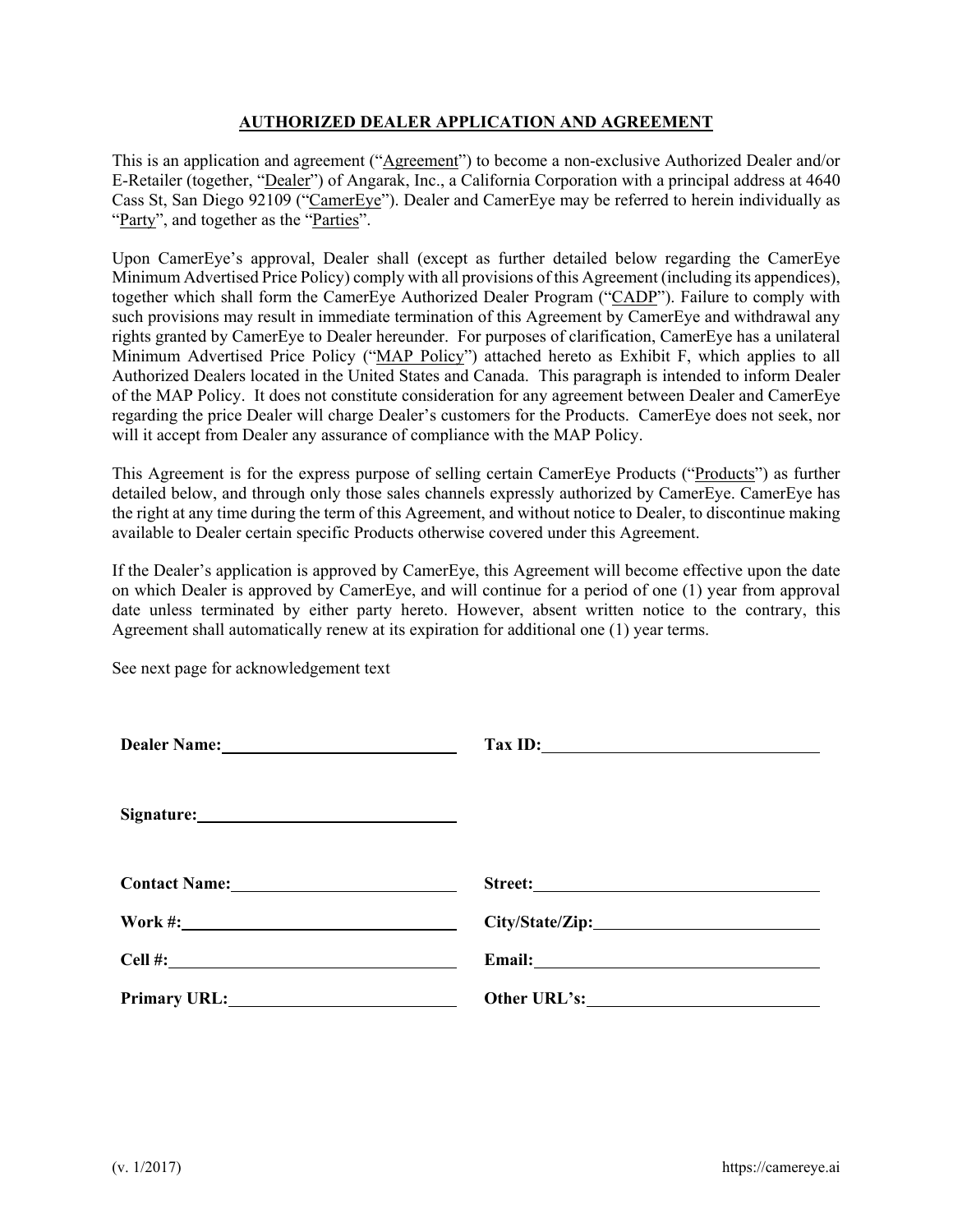## **Accompanying Exhibits**

Exhibit A – Dealer Billing & Shipping Form Exhibit D – Standard Terms and Conditions<br>Exhibit B – Credit Card Authorization Exhibit E – Minimum Advertised Price ("M. Exhibit C – Uniform Sales Tax Certificate

Exhibit  $E -$  Minimum Advertised Price ("MAP") Policy

By signing this dealer application, the undersigned acknowledges that they have reviewed and understand the following policies and standards which are embodied in the documents found on the website at this link: https://camereye.ai/dealers/

Documents include the following:

- 1. Standard Terms and Conditions
- 2. Minimum Advertised Price Policy (MAP)
- 3. E-Retail Criteria and Terms & Conditions
- 4. Quality Standards Addendum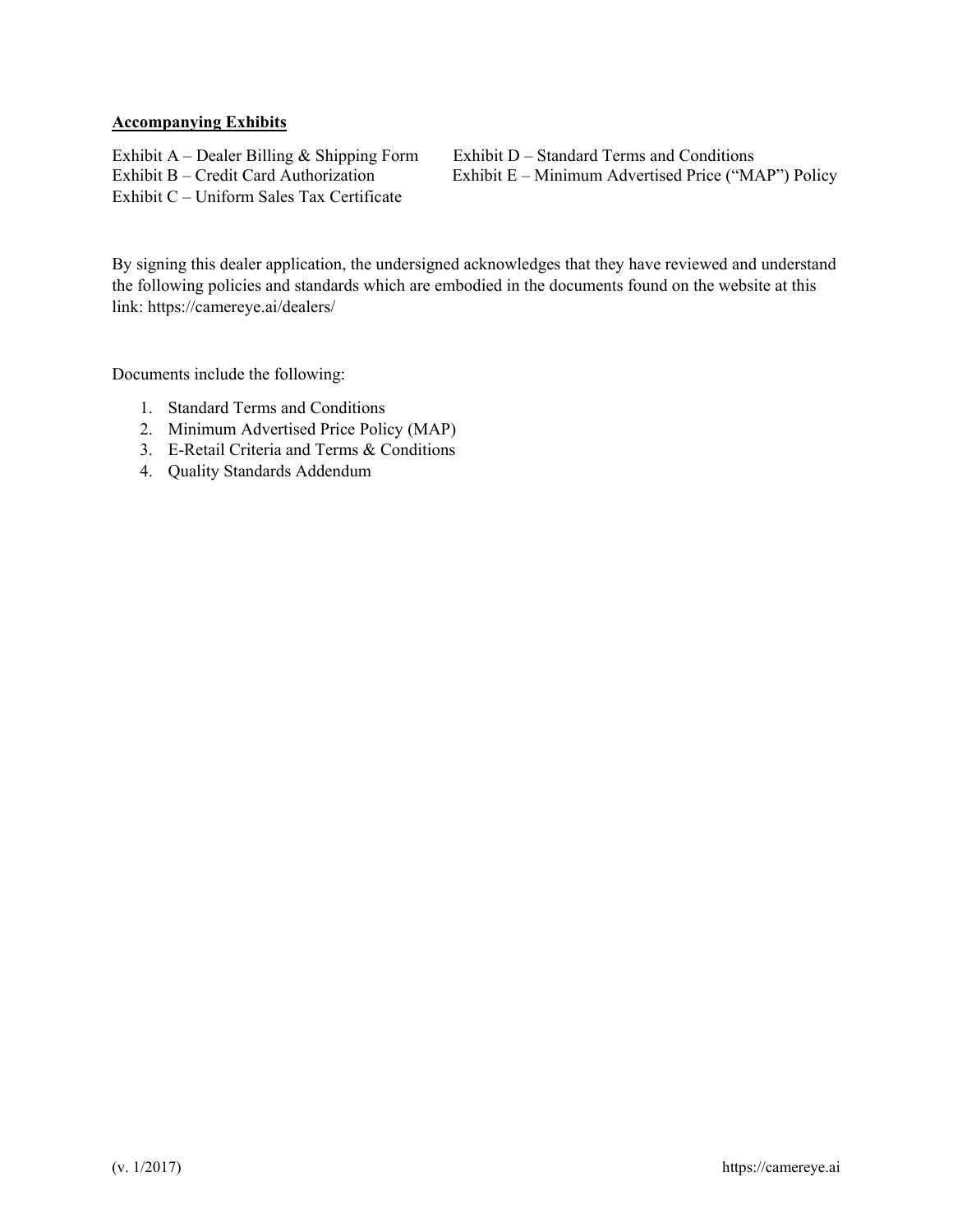# **EXHIBIT A**

|  |  | <b>DEALER BILLING / SHIPPING FORM</b> |  |  |
|--|--|---------------------------------------|--|--|
|--|--|---------------------------------------|--|--|

# **BILLING INFORMATION CONTACT INFORMATION**

|                                                                                                                                                                                                                                                            | Buyer: 2008 and 2008 and 2008 and 2008 and 2008 and 2008 and 2008 and 2008 and 2008 and 2008 and 2008 and 2008 and 2008 and 2008 and 2008 and 2008 and 2008 and 2008 and 2008 and 2008 and 2008 and 2008 and 2008 and 2008 and       |
|------------------------------------------------------------------------------------------------------------------------------------------------------------------------------------------------------------------------------------------------------------|--------------------------------------------------------------------------------------------------------------------------------------------------------------------------------------------------------------------------------------|
|                                                                                                                                                                                                                                                            | Phone:                                                                                                                                                                                                                               |
|                                                                                                                                                                                                                                                            | Email: <u>Alexander School (2001)</u>                                                                                                                                                                                                |
|                                                                                                                                                                                                                                                            | Store Manager:                                                                                                                                                                                                                       |
| State: Zip: Zip:                                                                                                                                                                                                                                           | Phone:                                                                                                                                                                                                                               |
|                                                                                                                                                                                                                                                            |                                                                                                                                                                                                                                      |
| <b>ACCOUNTS PAYABLE INFORMATION</b>                                                                                                                                                                                                                        |                                                                                                                                                                                                                                      |
| A/P Contact: Phone: Phone: Email: Email:                                                                                                                                                                                                                   |                                                                                                                                                                                                                                      |
| <b>SHIPPING LOCATION INFORMATION</b>                                                                                                                                                                                                                       |                                                                                                                                                                                                                                      |
| Is a there a Routing Guide/Vendor Compliance Manual?<br><br><br>TYES $\Box$ NO If Yes, please provide a copy.                                                                                                                                              |                                                                                                                                                                                                                                      |
|                                                                                                                                                                                                                                                            | Special instructions, Vendor Compliance/Routing Guide or other such documents must be submitted for approval.                                                                                                                        |
| <b>SHIPPING LOC. NAME</b>                                                                                                                                                                                                                                  | <b>SHIPPING LOC. NAME</b>                                                                                                                                                                                                            |
|                                                                                                                                                                                                                                                            |                                                                                                                                                                                                                                      |
|                                                                                                                                                                                                                                                            |                                                                                                                                                                                                                                      |
|                                                                                                                                                                                                                                                            |                                                                                                                                                                                                                                      |
| State: <u>Zip:</u> Zip:                                                                                                                                                                                                                                    | State: <u>Zip:</u> Zip:                                                                                                                                                                                                              |
| Phone: 2008 and 2008 and 2008 and 2008 and 2008 and 2008 and 2008 and 2008 and 2008 and 2008 and 2008 and 2008 and 2008 and 2008 and 2008 and 2008 and 2008 and 2008 and 2008 and 2008 and 2008 and 2008 and 2008 and 2008 and                             | Phone: Note and the set of the set of the set of the set of the set of the set of the set of the set of the set of the set of the set of the set of the set of the set of the set of the set of the set of the set of the set        |
| $\Box$ Warehouse $\Box$ Storefront                                                                                                                                                                                                                         | $\Box$ Warehouse $\Box$ Storefront                                                                                                                                                                                                   |
| <b>SHIPPING LOC. NAME</b>                                                                                                                                                                                                                                  | <b>SHIPPING LOC. NAME</b>                                                                                                                                                                                                            |
|                                                                                                                                                                                                                                                            | Address: <u>and the same of the same of the same of the same of the same of the same of the same of the same of the same of the same of the same of the same of the same of the same of the same of the same of the same of the </u> |
|                                                                                                                                                                                                                                                            |                                                                                                                                                                                                                                      |
|                                                                                                                                                                                                                                                            |                                                                                                                                                                                                                                      |
| State: <u>Zip:</u> Zip:                                                                                                                                                                                                                                    | State: <u>Zip:</u> Zip:                                                                                                                                                                                                              |
| Phone:                                                                                                                                                                                                                                                     | Phone:                                                                                                                                                                                                                               |
| $\Box$ Warehouse $\Box$ Storefront                                                                                                                                                                                                                         | □ Warehouse □ Storefront                                                                                                                                                                                                             |
| <b>SHIPPING LOC. NAME</b>                                                                                                                                                                                                                                  | <b>SHIPPING LOC. NAME</b>                                                                                                                                                                                                            |
| Address:<br><u> 1989 - Andrea Station Barbara (b. 1989)</u>                                                                                                                                                                                                |                                                                                                                                                                                                                                      |
|                                                                                                                                                                                                                                                            |                                                                                                                                                                                                                                      |
|                                                                                                                                                                                                                                                            |                                                                                                                                                                                                                                      |
| State: <u>Zip:</u> Zip:                                                                                                                                                                                                                                    | State: <u>Zip:</u> Zip:                                                                                                                                                                                                              |
|                                                                                                                                                                                                                                                            |                                                                                                                                                                                                                                      |
| Phone: 2008 Phone: 2008 Phone: 2008 Phone: 2008 Phone: 2008 Phone: 2008 Phone: 2008 Phone: 2008 Phone: 2008 Phone: 2008 Phone: 2008 Phone: 2008 Phone: 2008 Phone: 2008 Phone: 2008 Phone: 2008 Phone: 2008 Phone: 2008 Phone:<br>□ Warehouse □ Storefront | Phone:<br>□ Warehouse □ Storefront                                                                                                                                                                                                   |

Dealer agrees to sell CamerEye Products only at the above listed locations (additional locations may be listed on a separate page). Please ensure all locations are represented to ensure accuracy of Authorized Retailer Listing. A separate contract must be negotiated and approved, relative to any location not specifically mentioned above, including but not limited to Mail Order, E-Commerce, and the like.

| <b>Print Name:</b> | <b>Title:</b> |
|--------------------|---------------|
| Signature:         | <b>Date:</b>  |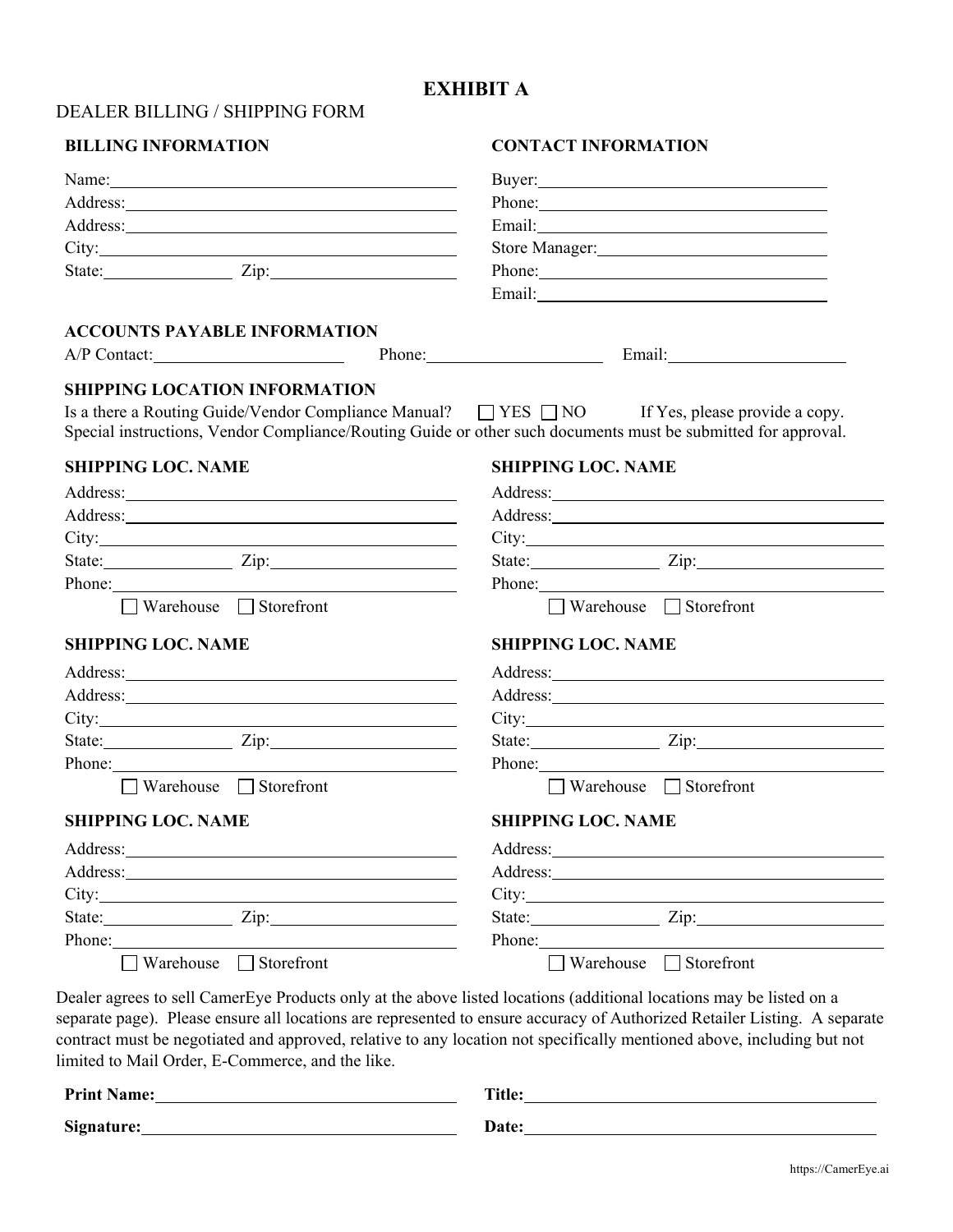# **EXHIBIT B**

## DEALER CREDIT CARD AUTHORIZATION FORM

## **DEALER INFORMATION**

| Address: Zip: City: City: State: Zip: Zip:                                                                                                                                                                                     |  |  |
|--------------------------------------------------------------------------------------------------------------------------------------------------------------------------------------------------------------------------------|--|--|
|                                                                                                                                                                                                                                |  |  |
| <b>AUTHORIZED CREDIT CARD INFORMATION</b>                                                                                                                                                                                      |  |  |
| 1. Name on Credit Card: Card: Card: Type of Card: Uisa MasterCard CAmex                                                                                                                                                        |  |  |
| Card No: Exp. Date: Exp. Date:                                                                                                                                                                                                 |  |  |
|                                                                                                                                                                                                                                |  |  |
|                                                                                                                                                                                                                                |  |  |
| Contact Name: Name and Second Contact Name and Second Contact Name and Second Contact Name and Second Contact N                                                                                                                |  |  |
| 2. Name on Credit Card: Card: Card: Card: Card: Card: Compared Card: Compared Card: Compared Card: C                                                                                                                           |  |  |
| Card No: Exp. Date: Exp. Date:                                                                                                                                                                                                 |  |  |
|                                                                                                                                                                                                                                |  |  |
|                                                                                                                                                                                                                                |  |  |
| Contact Name: 1000 million and the contract Name:                                                                                                                                                                              |  |  |
| 3. Name on Credit Card: Card: Type of Card: Visa MasterCard Amex                                                                                                                                                               |  |  |
| Card No: Exp. Date: Exp. Date: Exp. Date:                                                                                                                                                                                      |  |  |
|                                                                                                                                                                                                                                |  |  |
|                                                                                                                                                                                                                                |  |  |
| Contact Name:                                                                                                                                                                                                                  |  |  |
| 4. Name on Credit Card: Card: Type of Card: Uisa MasterCard Manus 4.                                                                                                                                                           |  |  |
|                                                                                                                                                                                                                                |  |  |
|                                                                                                                                                                                                                                |  |  |
| Email: Fax: France Contract Contract Contract Contract Contract Contract Contract Contract Contract Contract Contract Contract Contract Contract Contract Contract Contract Contract Contract Contract Contract Contract Contr |  |  |
| <b>Contact Name:</b>                                                                                                                                                                                                           |  |  |

## **AUTHORIZATION**

By signing this Credit Card Authorization Form, Dealer acknowledges that it has read the entire CamerEye Authorized Dealer/E-Retailer Application and Agreement (and all accompanying exhibits attached thereto). The signer of this Credit Card Authorization Form on behalf of Dealer hereby gives CamerEye permission to charge the Authorized Credit Card for the amount of any submitted order plus associated shipping and handling charges.

| Print<br>B104222<br>чашс. | + 1 a<br>TUC |
|---------------------------|--------------|
|                           |              |
| Signature:                | Jate<br>ouvv |

## **PRIVACY POLICY**

CamerEye maintains physical, electronic and procedural safeguards to protect your personal and account information and restricts access to persons who need to know such information in order to provide you with products and services.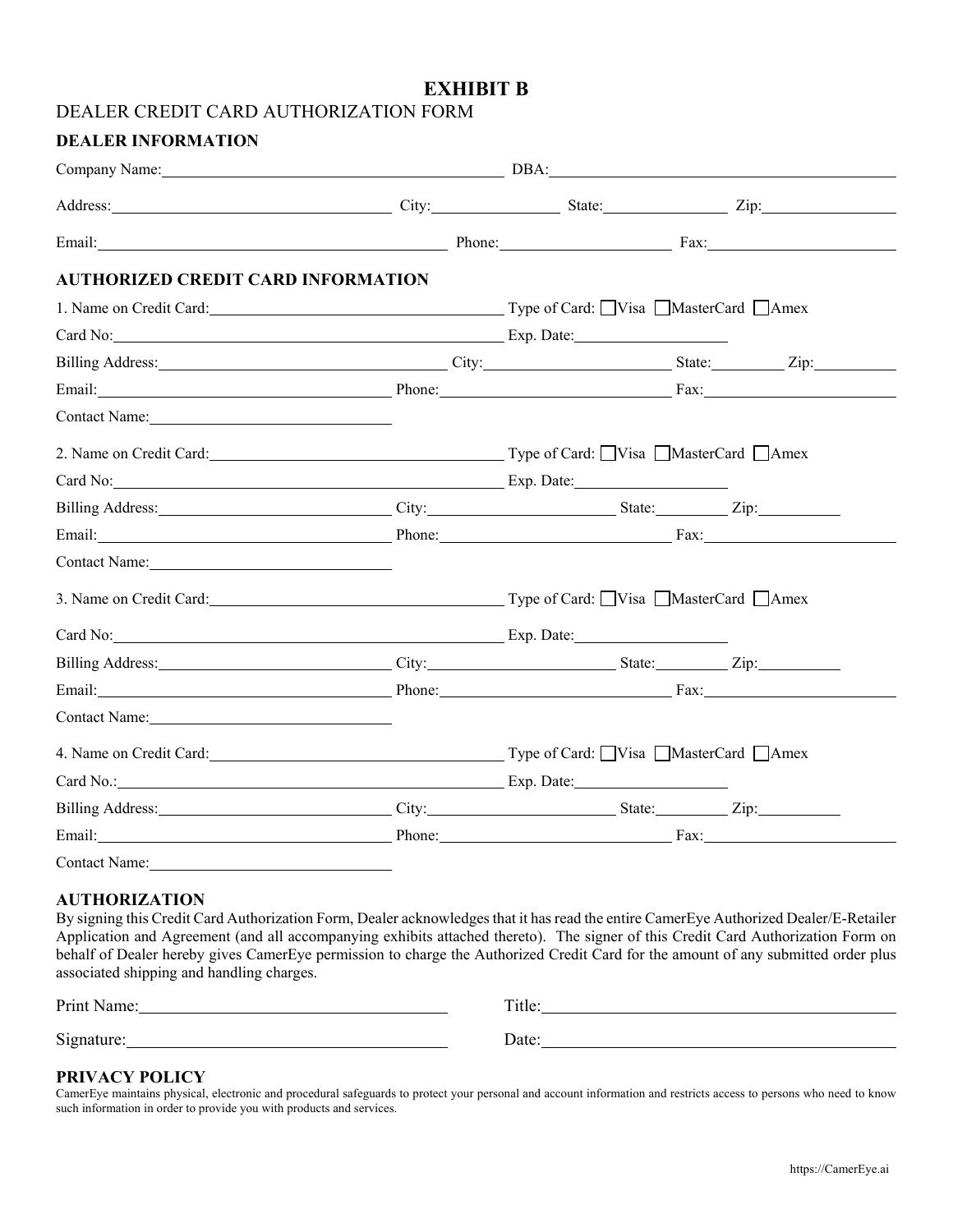# **EXHIBIT C**

# UNIFORM SALES & USE TAX CERTIFICATE MULTIJURISDICTION

The below-listed states have indicated that this form of certificate is acceptable, subject to the notes on pages 2 - 4. The issuer and the recipient have the responsibility of determining the proper use of this certificate under applicable laws in each state, as these may change from time to time.

| Issued to Seller:     | CamerEye                                 |                            |
|-----------------------|------------------------------------------|----------------------------|
| Address:              | 4640 Cass St #91275, San Diego, CA 92109 |                            |
| I certify that:       |                                          | is engaged as a registered |
| Name of Firm (Buyer): |                                          | Wholesaler                 |
|                       |                                          | Retailer                   |
| Address               |                                          | Manufacturer               |
|                       |                                          | Seller (California)        |
|                       |                                          | Lessor (see notes          |
|                       |                                          | on pages $2 - 4$ )         |
|                       |                                          | Other (Specify)            |

and is registered with the below listed states and cities within which your firm would deliver purchases to us and that any such purchases are for wholesale, resale, ingredients or components of a new product or service <sup>1</sup> to be resold, leased, or rented in the normal course of business. We are in the business of wholesaling, retailing, manufacturing, leasing (renting) the following:

Description of Business:

 $\overline{a}$ 

General description of tangible property or taxable services to be purchased from the seller:

| <b>State</b>                 | State Registration, Seller's<br>Permit, or ID Number<br>of Purchaser | State              | State Registration, Seller's<br>Permit, or ID Number<br>of Purchaser |
|------------------------------|----------------------------------------------------------------------|--------------------|----------------------------------------------------------------------|
| $AL^2$                       |                                                                      | MO <sup>13</sup>   |                                                                      |
| AR                           |                                                                      | $\mathrm{NE}^{14}$ |                                                                      |
| $AZ^{22}$                    |                                                                      | <b>NV</b>          |                                                                      |
| CA <sup>3</sup>              |                                                                      | N <sub>J</sub>     |                                                                      |
| CO <sup>1</sup>              |                                                                      | $NM^{1,15}$        |                                                                      |
| CT <sup>4</sup>              |                                                                      | NC <sup>25</sup>   |                                                                      |
| DC <sup>5</sup>              |                                                                      |                    |                                                                      |
| $FL^{23}$                    |                                                                      | ND                 |                                                                      |
|                              |                                                                      | OH <sup>26</sup>   |                                                                      |
| GA <sup>6</sup>              |                                                                      | $\rm OK^{16}$      |                                                                      |
| $\mathrm{HI}^{1,7}$          |                                                                      | $PA^{27}$          |                                                                      |
| ID                           |                                                                      | RI <sup>17</sup>   |                                                                      |
| $IL^{1,8}$                   |                                                                      | <b>SC</b>          |                                                                      |
| IA                           |                                                                      | SD <sup>18</sup>   |                                                                      |
| <b>KS</b>                    |                                                                      | <b>TN</b>          |                                                                      |
| $KY^{24}$                    |                                                                      | $TX^{19}$          |                                                                      |
| ME <sup>9</sup>              |                                                                      | UT                 |                                                                      |
| MD <sup>10</sup>             |                                                                      | <b>VT</b>          |                                                                      |
| $\mathbf{M} \mathbf{I}^{11}$ |                                                                      | WA <sup>20</sup>   |                                                                      |
| $MN^{12}$                    |                                                                      | WI <sup>21</sup>   |                                                                      |

I further certify that if any property or service so purchased tax free is used or consumed by the firm as to make it subject to a Sales or Use Tax we will pay the tax due directly to the proper taxing authority when state law so provides or inform the seller for added tax billing. This certificate shall be a part of each orde which we may be hereafter give to you, unless otherwise specified, and shall be valid until canceled by us in writing or revoked by the city or state.

Under penalties of perjury, I swear or affirm that the information on this form is true and correct as to every material matter.

Authorized Signature:

Title:

(Owner, Partner or Corporate Officer)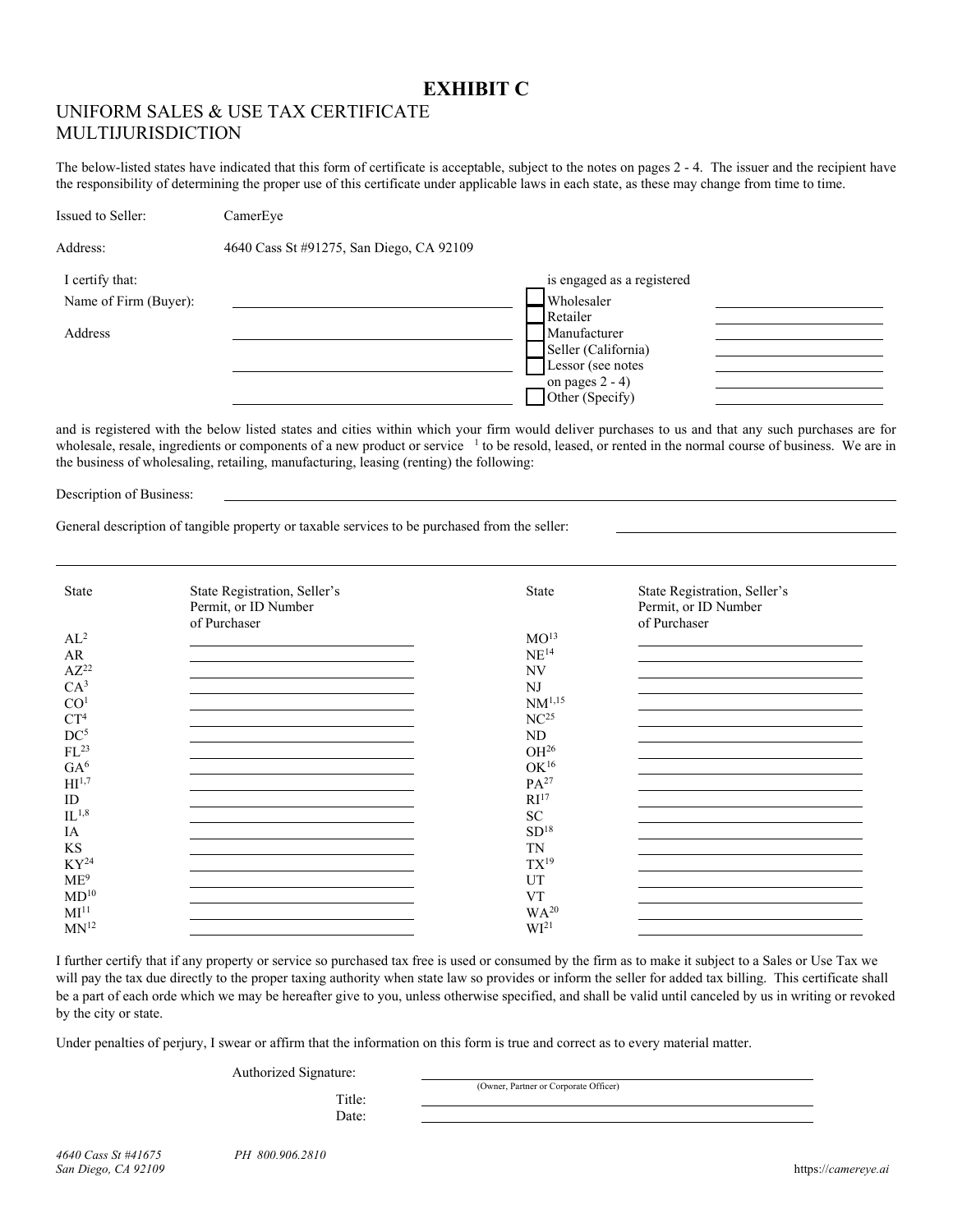All sales by CamerEye to Dealers are governed by and subject to the terms and conditions contained herein. Terms or conditions proposed by Dealer (or offered by any CamerEye Sales Representative) which add to, vary from, or conflict with any provisions, terms, or conditions within this Agreement are expressly rejected and can only be made effective in a written document signed and dated by a member of CamerEye Management specifically referencing this Agreement.

- **1. No Dealer Exclusivity**. Nothing in this Agreement obligates CamerEye to sell any Products to Dealer for any period of time; or restricts CamerEye from selling any Products to any third-party regardless of their proximity to Dealer.
- 2. MAP Policy. CamerEye has a unilateral Minimum Advertised Price Policy ("MAP Policy"), which applies to all Authorized Dealers located in the United States and Canada. This Section 2 is intended to inform Dealer of the MAP Policy. It does not constitute consideration for any agreement between Dealer and CamerEye regarding the price Dealer will charge Dealer's customers for the Products. CamerEye does not seek, nor will it accept from Dealer any assurance of compliance with the MAP Policy.
- **3. Dealer Restrictions.** To maintain its rights under this Agreement, Dealer shall not:
	- (a) Purchase CamerEye Products other than from CamerEye;
	- (b) Order or purchase Products in excess of the quantities reasonably projected to be sold by Dealer to consumers through its retail stores;
	- (c) Sell CamerEye Products other than to consumers at retail through Dealer's authorized outlets and may not divert or sell CamerEye Products to an entity or person that Dealer knows or should know has the intention of reselling such CamerEye products;
	- (d) Sell or assist in the sale of CamerEye in any swap meet, flea market, or other similar type of environment;
	- (e) Sell CamerEye Products through mail order, catalogs, online auction websites or otherwise on or through the internet, except as specifically authorized by CamerEye, and in accordance with this Agreement;
	- (f) Resell any Product as "new" that has been returned opened or repackaged;
	- (g) Permit orders for Products to be fulfilled in any way that results in the shipped Product coming from stock other than Dealer's, except where Dealer has entered into a drop-shipment agreement with CamerEye whereby CamerEye ships Products on Dealer's behalf to Dealer's customers;
	- (h) Use or duplicate the trademarks, copyrights or logos of CamerEye other than with materials provided or authorized by CamerEye;
	- (i) Sell or display any imitation, counterfeit, or grey market CamerEye Products;
	- (j) Display any non-CamerEye products in a CamerEye Display;
	- (k) disparage CamerEye or any CamerEye Products, interfere with any of CamerEye's retail store relationships with its own customers or potential customers, and adversely affect the character, reputation and good will of CamerEye;
	- (l) Engage in any deceptive, misleading, or unethical practices or advertising at any time;
	- (m) Make any warranties or representations concerning the Products except as expressly authorized by CamerEye.
- **4. Dealer Obligations.** To maintain its rights under this Agreement, Dealer agrees to the following:
	- (a) Conduct its business in a reasonable and ethical manner at all times and comply with all applicable laws, rules, regulations, and policies (i) applicable to Dealer's business and/or (ii) related to the marketing and sale of the Products;
	- (b) Represent the Products in a professional manner and refrain from any conduct that is or could be detrimental to the reputation of CamerEye or the Products.
	- (c) Not to promote CamerEye Products in any manner that reflects negatively on the CamerEye image and brand or otherwise diminishes the CamerEye image and brand;
	- (d) To comply with all instructions provided by CamerEye regarding the storage, handling, shipping, disposal, or other aspects of the Products, including instructions provided on Product labels;
	- (e) Ensure that any third-party logistics provider engaged by Dealer to store inventory or fulfill orders for the Products is aware of and complies with all product quality controls and customer service standards described herein or otherwise conveyed to Dealer by CamerEye. Upon request by CamerEye, disclose its use of third-party logistics providers, including the identity and location of any third-party logistics provider, and cooperate with CamerEye in investigating any concerns related to the Products that may relate to Dealer's use of a third-party logistics provider. Under no circumstances permit orders to be fulfilled by a thirdparty logistics provider in any way that results in the shipped Product coming from stock other than Dealer's;
	- (f) Sell Products with their original labels, tags, and/or associated literature, and in original retail packaging. Relabeling, repackaging (including the separation of paired or bundled Products or the pairing or bundling of Products), and other alterations to Products or their packaging, tags, and/or associated literature are not permitted;
	- (g) To utilize professional sales representatives who are well versed in the product features, specifications and functionality of the CamerEye Products, as well as any and all warranty and service programs offered by CamerEye concerning its Products sold by Dealer;
	- (h) Report to CamerEye any customer complaints or adverse claim regarding the Products and assist CamerEye in investigating any such complaints or adverse claims;
	- (i) Cooperate with CamerEye in the investigation and resolution of any quality or customer service issues related to the sale of the Products, including disclosing information regarding Product sources, shipment, and handling;
	- (j) To update CamerEye with Dealer's contact records, as required and/or requested by CamerEye;
	- (k) CamerEye shall have the right to inspect the Dealer's premises without notice, and to review the Dealer's selling practices at any time;
	- (l) Dealer's failure to abide by these terms and conditions will result in termination of delivery of goods by CamerEye and Dealer will accept liability for damages;
	- (m) The completion or submission of an order for CamerEye Products does not constitute acceptance of the order by CamerEye. Delivery to Dealer pursuant to an order constitutes acceptance of that order. CamerEye may accept the order in whole or in part, in its sole discretion;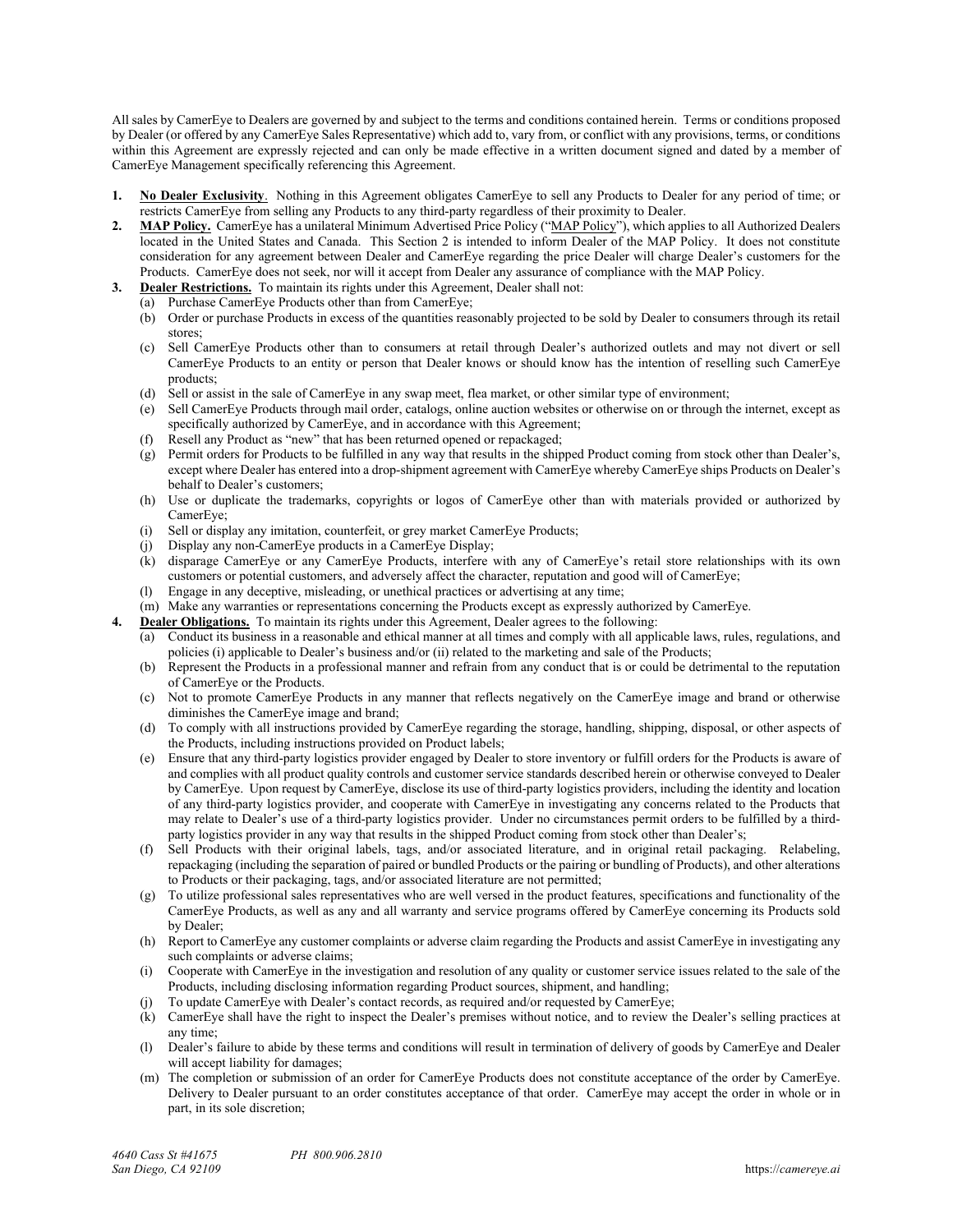- (n) The price is as stated in the delivery note/invoice and not on any order and are F.O.B. the applicable CamerEye shipping facility. Shipments are C.O.D. unless specific alternative credit terms have been approved by CamerEye. On approved credit, orders payment is due net thirty (30) days from invoice. Dealer is responsible for all freight, insurance charges and duties, excise, sales, use GST or similar taxes. Payment must be made free of deduction or set-off for any reason. Late payments bear interest at a rate of ten percent (10%) per year or at the maximum rate allowed by law from the date due until paid. Dealer acknowledges that CamerEye will incur costs and expenses as a result of any failure by Dealer to timely pay monies due CamerEye which costs are not adequately compensated for by interest, without limitation, additional employee expenses. Therefore, in addition to interest, Dealer will pay CamerEye a late charge on any unpaid balance at the rate of one and a half percent (1.5%) per month from the due date until paid. Dealer agrees that such a late fee is not penalty, but is a reasonable estimate of the expenses that will be incurred by CamerEye as a result of Dealer's non-payment or late payment of monies owed CamerEye. CamerEye may charge Dealer twenty dollars (\$20.00) for each valid proof of delivery and fifty dollars (\$50.00) for each returned check. Late payment or partial payment of any invoice voids all discounts, if any, from the wholesale price;
- (o) Each delivery will be deemed to be a separate contract. Delay in delivery or the failure to affect delivery for any reason does not render the contract subject to cancellation or entitle Dealer to damages however arising. Any refused or returned shipments may be charged a fifteen percent (15%) restocking fee;
- (p) Unless otherwise specified in writing CamerEye may partial ship against any single order, reject orders, or withhold shipments as CamerEye in its discretion may decide. CamerEye delivery notes signed or countersigned by an employee or agent of CamerEye will be deemed as accurate for all purposes except fraud on the part of CamerEye.
- **5. CamerEye Product Returns.** Promptly upon receipt of the Products, Dealer shall promptly inspect the Products and their packaging for damage, defect, evidence of tampering, dead batteries, or other non-conformance (a "Defect"). If any Defect is identified, do not offer the Product for sale and promptly report the Defect to CamerEye in accordance with the terms herein. CamerEye Products returns ("Returns") are approved at the sole discretion of CamerEye and must include either a valid Service Order or Return Order Authorization ("RA") number. Unauthorized Returns will be refused or disposed of at Dealer expense. Returns are specific for models and quantities. Returns must be received within thirty (30) days from the date the authorization is issued. Dealer is responsible for the cost of returning CamerEye Products to CamerEye. Shipping costs will not be paid, refunded, or credited to Dealer. CamerEye is not responsible for the coordination, transportation or delivery of CamerEye Products from Dealer back to CamerEye.
	- (a) Return Order Authorizations (RA). Returns must comply with the following policy and procedure: see https://www.CamerEye.ai/us/en/wholesale-return-policy.html.
	- (b) Service Orders. Dealer must notify CamerEye in writing within forty-five (45) days after Dealer's receipt of any CamerEye Products of any claims for non-conformity, discrepancies, patent defects, or damages. Dealer's failure to notify CamerEye of any non-conformity, discrepancies, patent defects or damages within such time frame will bar any return or claim thereto. Moreover, CamerEye will have the sole authority to accept or reject defective product claims. CamerEye Products sold as "close out merchandise" or "specials" are sold "as is" and are not returnable for any reason. CamerEye may, at its sole option, either replace defective or nonconforming CamerEye Products, or refund or credit the purchase price. Warranty returns must be submitted within 1 (1) year after the date of purchase by Dealer from CamerEye or they will be refused, and CamerEye reserves the right to request a bill of sale or corresponding invoice for the product in question to ascertain if the product is still under warranty.
- **6. Claims.** Dealer must notify CamerEye in writing within forty-five (45) days after Dealer's receipt of any shipping, price or order discrepancies. Dealer's failure to notify CamerEye of any shipping, price or order discrepancies within such time frame will bar any claim thereto. All claims are subject to review by CamerEye, and must be approved before any credit can be issued. Claims determined by CamerEye to be unauthorized will not be processed. Dealer is responsible for any costs associated with an unauthorized claim, including but not limited to payment of all deductions, charge-backs, late fees and interest incurred due to nonpayment.

### **7. Termination.**

- (a) CamerEye may terminate this Agreement without cause upon thirty (30) days written notice to Dealer.
- (b) Either Party may terminate this Agreement:
	- i. upon material breach by either Party, and failure of such Party to cure within thirty (30) days written notice of breach; or ii. in the event the other Party (A) terminates or suspends its business; or (B) becomes subject to an insolvency or bankruptcy
	- proceeding; or (C) becomes subject to direct control by a trustee, receiver or similar authority.
- **8. Rights Upon Termination.** Upon termination of this Agreement for any reason:
	- (a) all rights of Dealer granted hereunder shall cease.
		- (b) if there are any existing Products in inventory with Dealer, Dealer shall have the right to sell-off such Products for up to sixty (60) days following termination, provided Dealer continues to comply with the terms and conditions within this Agreement.
- **9. Injunction; Specific Performance.** Dealer hereby acknowledges that a breach of this Agreement will cause CamerEye substantial damage, although difficult to ascertain, and that money damages will not afford CamerEye an adequate remedy. Accordingly, in the addition to all other rights and remedies as may be provided by law, should Dealer breach or threaten to breach any provision of this Agreement, CamerEye will be entitled to specific performances, injunctive, and other equitable relief without the necessity of post a bond; and reimbursement for the purchase price and other costs, including attorneys' fees, incurred by CamerEye to repurchase CamerEye Products, at CamerEye's option, sold by Dealer in violation of this Agreement.
- **10. Insurance.** Dealer agrees to maintain appropriate insurance (including, any insurance coverage required by law) to cover its respective risks under this relationship with coverage amounts commensurate with levels in its respective markets.

### **11. License To CamerEye Trademarks / Use of CamerEye Trademarks.**

(a) CamerEye hereby grants to Dealer, a non-exclusive, non-transferable, royalty-free, license (without the right to sub-license) to use the CamerEye name, logos, and any registered or unregistered trademarks (collectively, the "CamerEye Marks") solely in connection with the marketing, advertising, promotion and sale of the CamerEye Products, as allowed under this Agreement.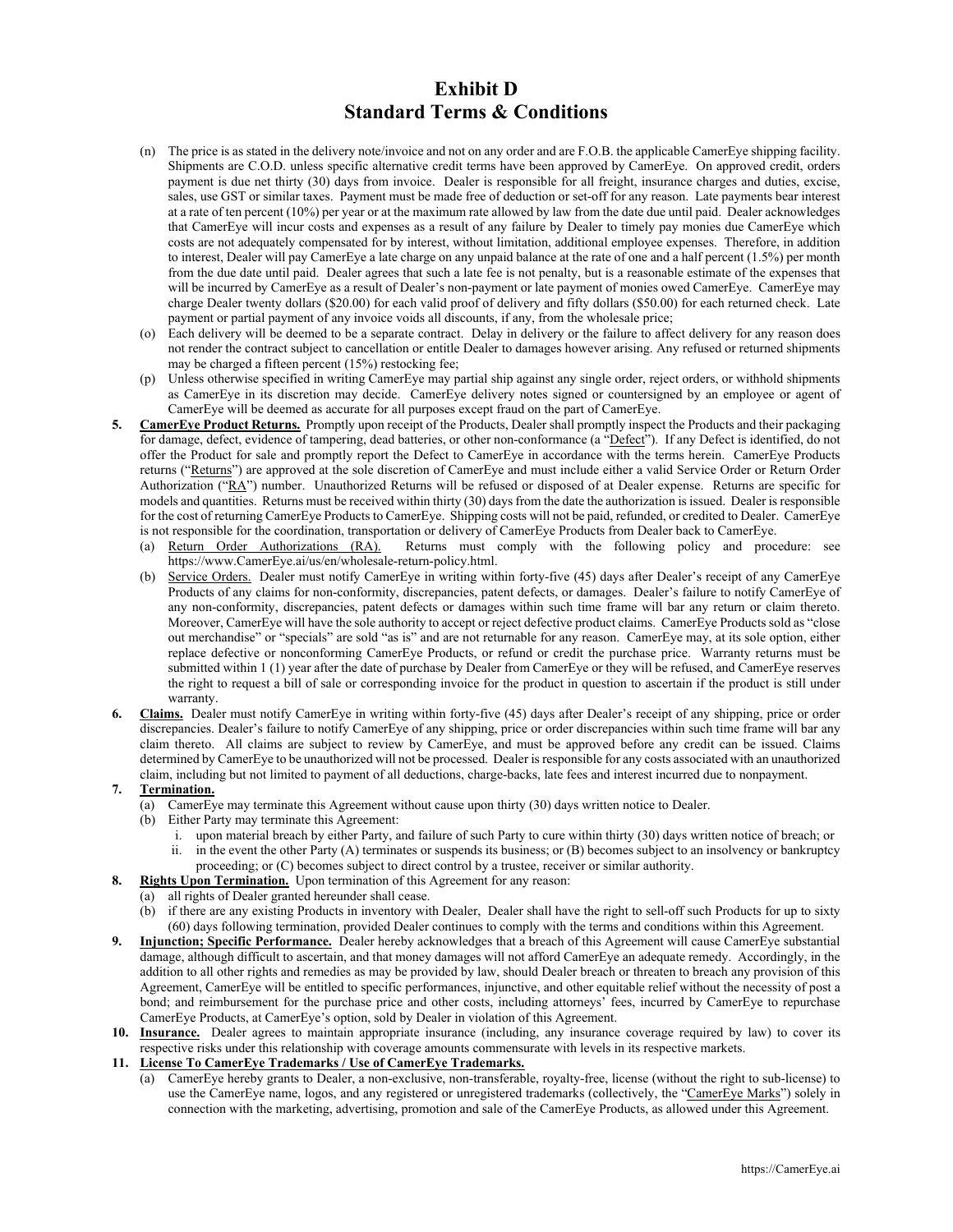- (b) Dealer agrees and acknowledges that the presentation and image of the CamerEye Marks should be uniform and consistent, including but not limited to, use in advertising, on the internet and in social media, at tradeshows and promotional events, and on Products bearing the CamerEye Marks. Accordingly, Dealer agrees to use the CamerEye Marks solely in the manner which CamerEye shall specify, from time to time, in its sole discretion.
- (c) Dealer agrees to use the proper trademark notices in connection with the CamerEye Marks, and any associated copyrightable works, which notices CamerEye shall specify from time to time, in its sole discretion.
- (d) Dealer shall not create, register, or use any domain name, social media screenname, or mobile application name that contains any CamerEye product name or trademark, nor a misspelling or confusingly similar variation of any CamerEye product name or trademark.
- (e) Other than the express licenses granted herein with respect to the CamerEye Marks, nothing herein will grant to Dealer any other right, title or interest in the CamerEye Marks. All goodwill resulting from Dealer's use of the CamerEye Marks will inure solely to CamerEye.

### **12. Intellectual Property.**

- (a) CamerEye shall retain all ownership and intellectual property rights relating to the CamerEye Products, including any and all design rights and CamerEye Marks.
- (b) CamerEye will have the exclusive right and option, but not the obligation, to prepare, file, prosecute, maintain and defend at its sole expense, any patents, or other intellectual property rights that claim and/or cover the CamerEye Products. If necessary, Dealer shall reasonably cooperate with CamerEye to secure any intellectual property rights relating to the CamerEye Products throughout the world, including without limitation executing any and all documents reasonably needed to vest in CamerEye ownership of any intellectual property rights relating to the CamerEye Products. CamerEye shall bear all costs and expenses associated with obtaining any intellectual property, and shall reimburse Dealer for its expenses associated with reasonable cooperation pursuant to this provision.
- (c) To the extent CamerEye seeks to enforce any intellectual property rights relating to the CamerEye Products, Dealer will reasonably cooperate with CamerEye.
- **13. Representations and Warranties.** Each Party represents and warrants to the other that:
	- (a) it has the full power to enter into this Agreement and to perform its obligations hereunder;
	- (b) this Agreement constitutes a legal, valid and binding obligation of such Party, enforceable against such Party in accordance with its terms; and
	- (c) this Agreement does not contravene, violate or conflict with any other agreement of such Party.

## **14. Indemnification; Limitation of Liability.**

- (a) Each Party hereby agrees to defend, indemnify, and hold the other Party, and its officers, directors, agents, and employees, harmless against all costs, expenses, and losses (including reasonable attorney fees and costs) incurred through claims of thirdparties against such Party based on: (i) a breach of any representation or warranty set forth herein; (ii) any gross negligence or willful misconduct by the indemnifying Party; or (iii) alleged infringement of a third-party's intellectual property rights from use of the CamerEye Marks licensed herein.
- (b) Each Party's right to indemnification is conditioned upon the indemnified party: (i) promptly notifying the indemnifying party of any claim, suit, or proceeding for which indemnity is claimed; (ii) cooperating reasonably with the indemnifying party at the latter's expense; and (iii) allowing the indemnifying party to control the defense or settlement thereof. The indemnified party will have the right to participate in any defense of a claim and/or to be represented by counsel of its own choosing at its own expense.
- (c) NEITHER PARTY SHALL BE ENTITLED TO RECOVER FROM THE OTHER PARTY ANY SPECIAL, INCIDENTAL, CONSEQUENTIAL, OR INDIRECT DAMAGES IN CONNECTION WITH THIS AGREEMENT, EVEN IF SUCH PARTY HAS BEEN ADVISED OF THE POSSIBILITY OF SUCH DAMAGES. EXCEPT FOR A PARTY'S INDEMNIFICATION OBLIGATIONS OR WILLFUL MISCONDUCT, NEITHER PARTY'S LIABILITY FOR DAMAGES UNDER THIS AGREEMENT SHALL EXCEED THE AMOUNT PAID OR PAYABLE BY DEALER TO CAMEREYE DURING THE SIX MONTHS PRECEDING THE EVENT GIVING RISE TO THE CLAIM.

#### **15. Confidentiality.**

- (a) Each Party acknowledges that in the course of performing this Agreement it may have access to confidential or trade secret information of the other Party ("Confidential Information"). Such Confidential Information may relate to the other Party's present and planned business or products and, in the case of CamerEye, includes its product development plans, marketing plans, sales and distribution strategies, revenue generated from products sold in accordance with this Agreement, and other financial information. Each Party agrees that it will not use, except for the benefit of the other Party, publish, or otherwise disclose in any way to any person, firm or corporation (other than its own employees and agents who have a need to know such Confidential Information for the purposes of this Agreement and who are under an appropriate obligation of confidentiality) any Confidential Information of the other Party. The above restriction will not apply to any information that (i) is rightfully known to or in the rightful possession of the receiving party as of the date of its disclosure by the disclosing party, (ii) is in the public domain through no fault of the receiving party, (iii) lawfully becomes known to the receiving party from third parties who are not under an obligation of confidentiality with the disclosing party, (iv) is independently developed by the receiving party without use of the disclosing party's information, or (v) is required to be disclosed in response to a valid order by a court or other governmental body, provided that the receiving party gives the other party prior written notice of such required disclosure in order to permit the other party to seek confidential treatment of such information This provision shall survive the termination or expiration of this Agreement for five (5) years thereafter.
- (b) Dealer shall not disclose, in whole or in part, the existence of, or the terms and conditions set forth in, this Agreement; provided, however, that Dealer shall have the right to disclose the existence and/or terms of this Agreement with the prior written consent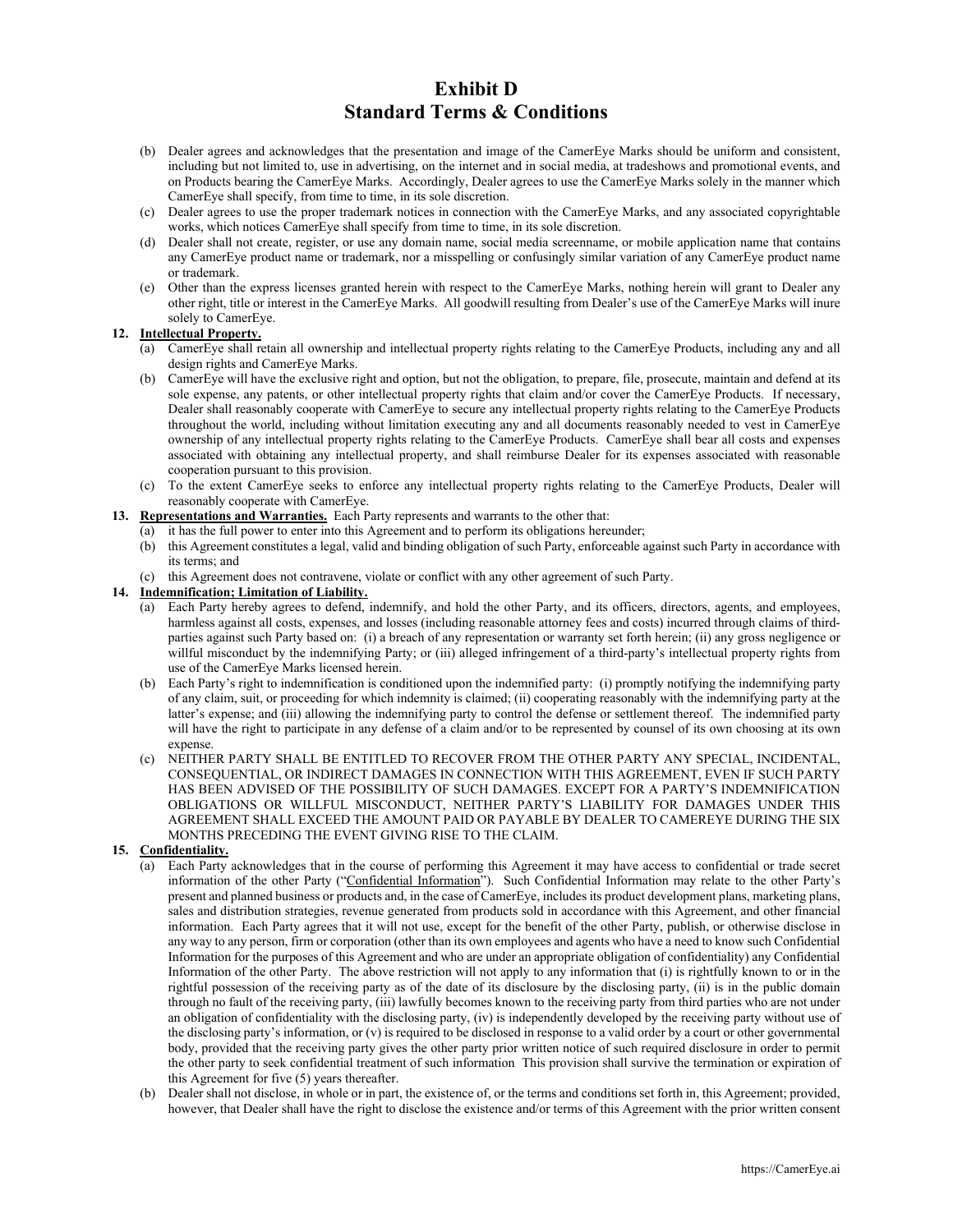of CamerEye, or to the extent required by applicable law, regulation or court order, or as necessary to enforce the terms of this Agreement. Notwithstanding the foregoing, each Party shall be authorized to disclose the existing of this Agreement and its terms, without the consent of the other Party, to its directors, officers, affiliates, parent companies, subsidiaries, business units, financial and legal advisors, accountants, insurers, employees, attorneys and agents, under appropriate confidentiality agreements.

**16. Relationship of Parties.** Neither Party, its agents or employees shall, under any circumstances, be considered to be an agent, partner, joint venturer or representative of the other Party, or anything other than an independent contractor for all purposes of this Agreement. Neither Party shall be liable for the debts and obligations of the other Party, except as may be authorized specifically in writing. Neither Party has the express or implied authority to bind the other in any manner whatsoever by virtue of this Agreement, and neither shall hold itself out as having such authority.

#### **17. CamerEye Product Recalls.**

- (a) Upon request of CamerEye, Dealer shall use its best efforts to cooperate with CamerEye in the event of any product recalls related to the CamerEye Products. All transportation charges incurred with respect to such recalled CamerEye Products shall be paid by CamerEye.
- (b) Notwithstanding anything to the contrary herein, if CamerEye notifies Dealer that any of the CamerEye Products need to be recalled or otherwise withdrawn from the market, and Dealer refuses or otherwise fails to do so in a timely fashion, Dealer agrees to indemnify CamerEye, its affiliates, and their respective officers, directors, employees, agents and shareholders, from and against any and all liability, loses, damages or costs, including legal costs, incurred or suffered by CamerEye as a result of any such failure or refusal. Dealer shall also have no claim against CamerEye for claims raised against Dealer relating to the recalled CamerEye Products.
- **18. Force Majeure.** No failure or omission by CamerEye or Dealer in the performance of any obligation under this Agreement shall be deemed a breach of this Agreement or create any liability if the same arises on account of force majeure, which term shall include any event or cause beyond the control of CamerEye or Dealer, as the case may be, including but not restricted to acts of God, acts or omissions of any government, or agency thereof, rebellion, insurrection, riot, sabotage, invasion, quarantine, restrictions, strike, lock out and transportation embargoes, provided that the Party relying on this Paragraph 18 shall forthwith after any such event give written notice to the other Party of its inability to perform such obligation and the reasons therefore. If force majeure continues for a period of more than three (3) months, without the Parties hereto being able to develop an alternative satisfactory arrangement, then either Party has the option of immediately terminating this Agreement.

## **19. General Provisions.**

- (a) CamerEye is not responsible for any delayed shipment, partial shipment, or non-shipment caused for any reason.
- (b) In no event is CamerEye responsible or liable for any direct, indirect, incidental, or consequential damages incurred by Dealer however arising. Except as herein specifically provided, CamerEye makes no warranties, express or implied, of merchantability, fitness for purpose, or otherwise. CamerEye's liability for breach of any warranty or contract is limited solely to refund of the purchase price or replacement of Product, at CamerEye's option.
- (c) Dealer will reimburse CamerEye for any fees, costs, and expenses, including, without limitation, attorneys' fees or the costs of a repossession or collection agency, to collect any amounts owing by Dealer to CamerEye or to enforce CamerEye's rights under this agreement, regardless of whether any lawsuit or court action had been filed by CamerEye. Except as stated herein, the parties will bear their own attorneys' fees and costs resulting from another dispute between the parties.
- (d) The terms and provisions within this Agreement (including all appendices) embody the entire agreement and understanding of the parties hereto and supersede any prior agreement or understanding between them with respect to the purchase of CamerEye Products or provisions of services. In addition, nothing represented orally or in writing to Dealer by a CamerEye Sales Representative, shall bind CamerEye or govern the relationship of the parties hereunder, if such representation contravenes or is inconsistent with, any provision in this Agreement (including all appendices).
- (e) Whenever possible, each provision of this Agreement must be interpreted in such a manner as to be effective and valid under applicable law, but if any provision of this Agreement is prohibited or invalid under applicable law, such provision will be ineffective only to the extent of such prohibition or invalidity without invalidating the remainder of such provision or the remaining provisions hereof.
- (f) This Agreement will be governed by, construed, and interpreted in accordance with the laws of the State of California, including, without limitation, the Uniform Commercial Code as adopted by the State of California, with the same full force and effect as if this agreement was entered into and carried out entirely within such state. The rights and remedies of CamerEye hereunder supplement CamerEye's other rights, whether existing under the Uniform Commercial Code or otherwise and all such rights and remedies are deemed cumulative and not exclusive.
- (g) Dealer agrees that its rights and obligations under this Agreement may not be transferred or assigned directly or indirectly without the prior written consent of CamerEye. Subject to the foregoing sentence, this Agreement shall be binding upon and inure to the benefit of the parties hereto, their successors and assigns.
- (h) Actions or proceedings brought to enforce, or which otherwise arise out of or relates to, the Agreement contained herein, must be brought and maintained only in a court of competent jurisdiction in San Diego County, California. Dealer acknowledges that this Agreement is entered into and is to be performed in San Diego County, California, and Dealer hereby submits to jurisdiction and venue in such State and County.
- (i) Dealer agrees to notify CamerEye in the event of a sale of the stock or otherwise ownership interests of Dealer or a sale of more than fifty percent (50%) of the assets of Dealer.
- (j) Waiver by CamerEye of any term, provision or condition of this Agreement will not be deemed to be a waiver of any other term, provision or condition of this Agreement. Waiver by CamerEye of any term, provision or condition of this Agreement on any particular order or orders will not be deemed to be a waiver of the same terms, provision or condition on any other orders.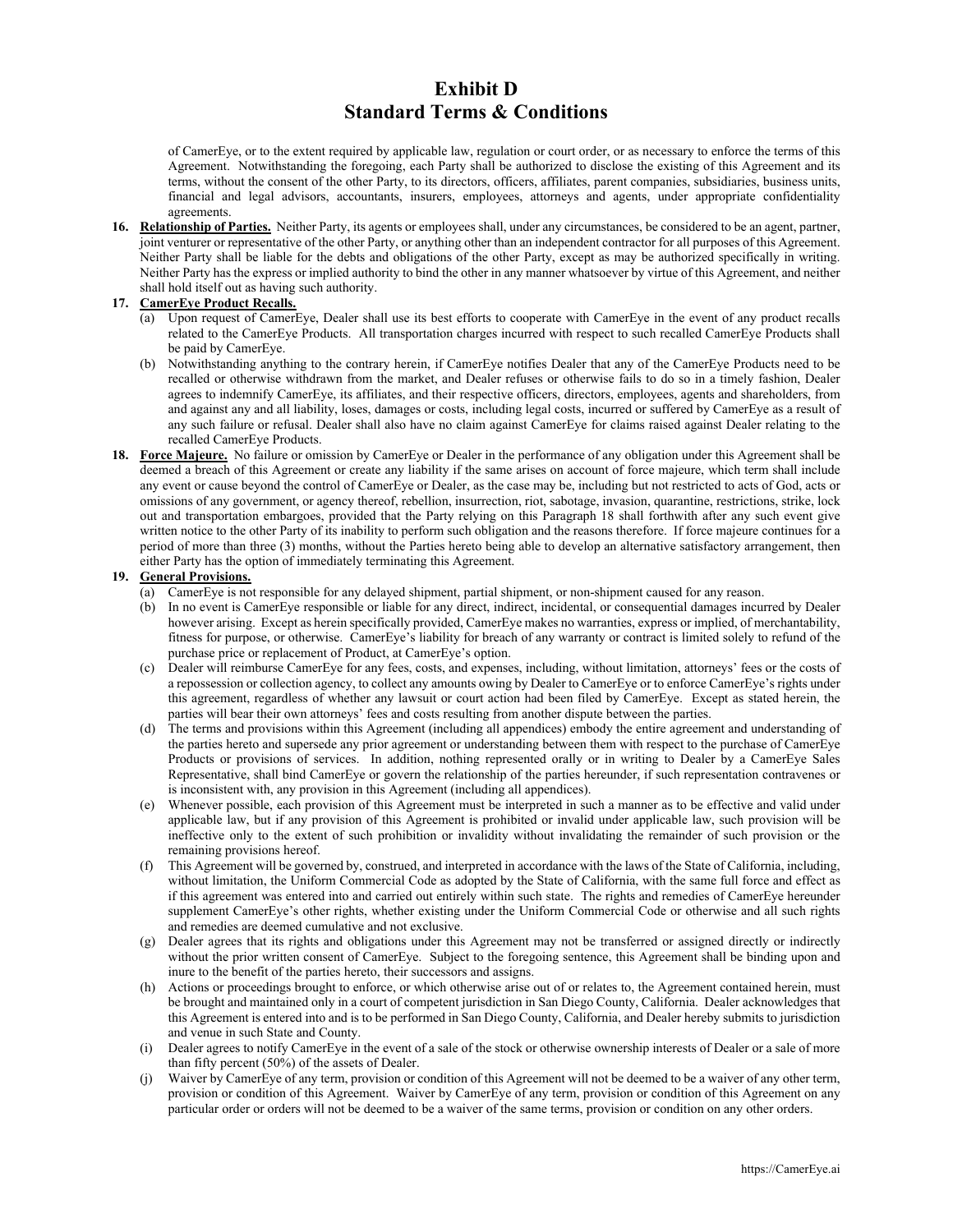(k) CamerEye reserves the right to update, amend, or modify these Standard Terms and Conditions at any time. Unless otherwise provided, such amendments will take effect immediately, and Dealer's continued use, advertising, offering for sale, or sale of the Products, use of the CamerEye Marks, or use of any other information or materials provided by CamerEye to Dealer will be deemed Dealer's acceptance of the amendments.

## **UNDERSTOOD AND AGREED TO:**

| Dealer Signature:                                                                                                                             | Date: $\qquad \qquad \qquad$ |
|-----------------------------------------------------------------------------------------------------------------------------------------------|------------------------------|
|                                                                                                                                               |                              |
|                                                                                                                                               | Date: $\qquad \qquad \qquad$ |
| Print Name and Title:<br><u> 1989 - Jan Stein Stein Stein Stein Stein Stein Stein Stein Stein Stein Stein Stein Stein Stein Stein Stein S</u> |                              |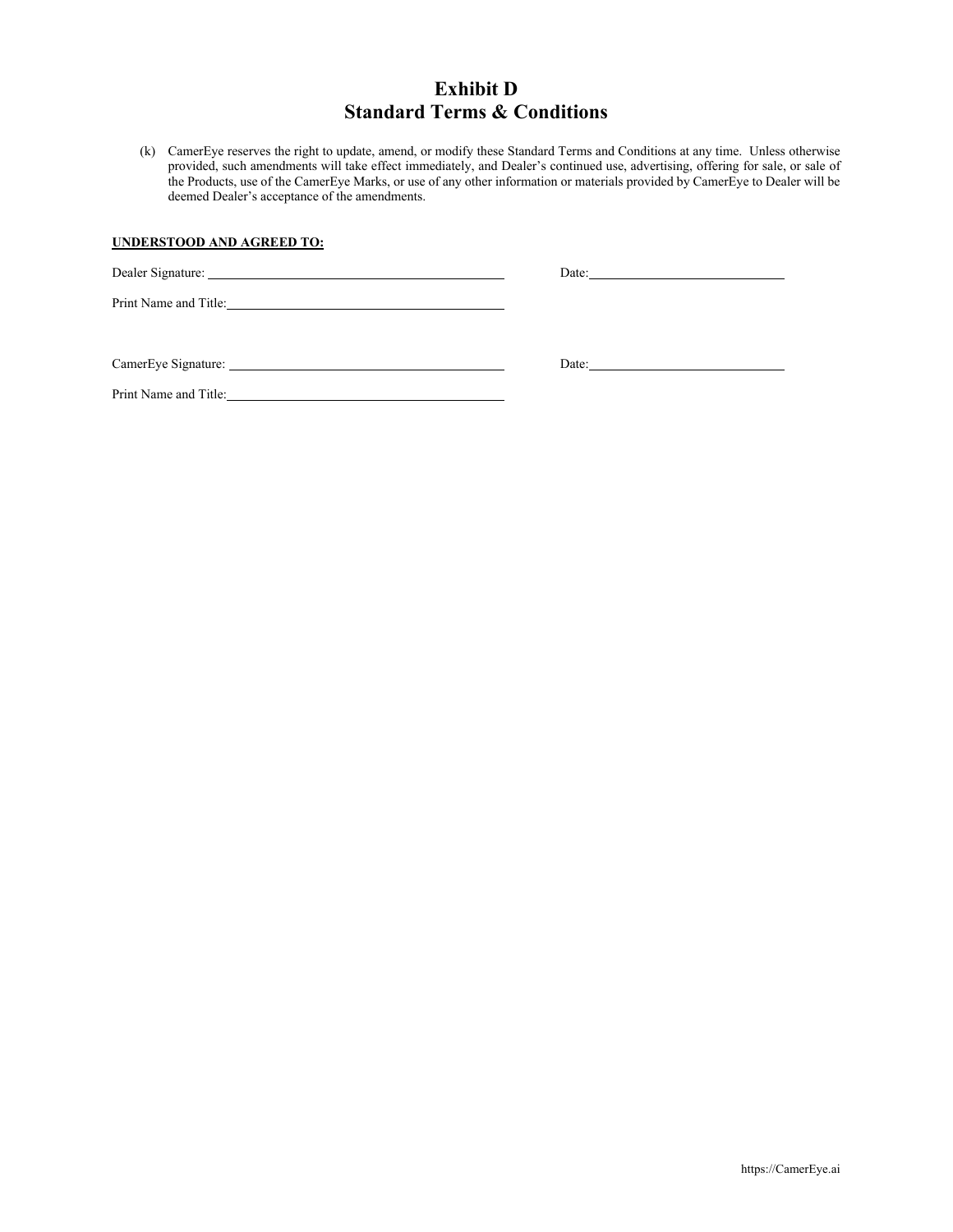# **Exhibit E Minimum Advertised Price Policy**

#### **1. Introduction.**

The high quality of CamerEye Products is the direct result of our investment in design, innovation and engineering. It is critical that consumers see the value in these Products, and that CamerEye maintains its reputation for providing premium products to consumers. CamerEye also recognizes that our success is tied to the success of our network of Dealers. We know that many of our Dealers invest significant time and resources to deliver an extraordinary customer experience. We want to protect their ability to do so, while at the same time discouraging price-based advertising that would be detrimental to our Dealer's service and support efforts. As a result, CamerEye has unilaterally established this Minimum Advertised Price ("MAP") Policy for certain CamerEye Products sold by Dealers in the United States and Canada.

### **2. Policy Statement.**

CamerEye, in its sole discretion, reserves the right to discontinue doing business with any Dealer that advertises any CamerEye Products covered by this MAP Policy at a price lower than the MAP.

#### **3. General Guidelines.**

- (a) The Products covered by this policy can be found at the following website: **https://CamerEye.ai/mapp.html** ("MAP Products"). CamerEye may, in its sole discretion, modify the list of MAP Products from time to time.
- (b) CamerEye recognizes that Dealers are free to make their own decisions to advertise and sell any CamerEye Product at any price they choose, without consulting or advising CamerEye. Similarly, CamerEye will exercise its right to make its own decisions regarding the CamerEye Authorized Dealer Program ("CADP"), supplemental marketing materials, point-of-purchase displays, product allocation, new product availability, or future promotional, joint marketing, or sponsorship programs.
- (c) The MAP Policy applies to prices advertised to consumers, not the price at which MAP Products are actually sold or offered for sale to an individual in-store or over the telephone.
- (d) The MAP Policy is not a contract, nor an offer to form a contract. CamerEye does not ask, and will not accept, any agreement about a Dealer's compliance with or acceptance of this MAP Policy.
- (e) CamerEye Sales Representatives or other CamerEye employees are not authorized to amend, waive or negotiate any terms of the MAP Policy. All questions should be directed to info@CamerEye.ai.

#### **4. Advertising Guidelines.**

- (a) The MAP Policy applies to all advertisements of MAP Products in any and all media, including but not limited to flyers, posters, coupons, mailers, inserts, newspapers, magazines, catalogs, television, radio, and public signage, as well as Internet sites, social media sites, apps, or any other electronic media.
- (b) The MAP Policy does *not* apply to solely on premise, point-of-sale, or in-store advertising that is not distributed to customers.
- (c) Website features such as "click for price", automated "bounce-back" pricing e-mails, pre-formatted e-mail responses, forms, and automatic price display for any items prior to being placed in a customer's shopping cart, and other similar features are considered to be communications initiated by the Dealer (rather than by the customer) and thereby constitute "advertising" under this MAP Policy.
- (d) Advertisements for "Buy One Get One" (BOGO) or "Gift With Purchase" promotions which apply to MAP Products violate this MAP Policy. Any such promotions do not violate this MAP Policy if they exclude MAP Products from the promotion and prominently disclose that exclusion.
- (e) It shall not be a violation of this MAP Policy to advertise that a customer may "call for price" or "email for price", or to use similar language, specifically with respect to CamerEye Products, so long as no price is listed.
- (f) This MAP Policy also applies to any activity which CamerEye determines, in its sole discretion, is designed or intended to circumvent the intent of this MAP Policy, such as solicitations for 'group purchases' and the like.
- (g) Advertisements which do not state a price, but which directly or indirectly advertise MAP Products below applicable minimum advertised prices violate this policy. This includes advertisements with the phrases such as "on sale", "clearance" (provided such advertisements do not include a statement that the sale only applies to "select styles" or similar language), "guaranteed lowest price", "lowest price of the season", "will not be undersold", "too low to advertise", "place in cart for best price", "see cart for final price", or any other description which either states or implies that the price is discounted or less than the MAP. However, it shall *not* be a violation of this MAP Policy to advertise *in general* that the reseller has "the lowest prices" or will match or beat its competitors' prices, or to use similar phrases; so long as the reseller does not include any advertised price below MAP and otherwise complies with this MAP Policy.
- (h) Pricing information displayed at the final online checkout stage of a transaction is not considered "advertising" under this MAP Policy. The "final online checkout stage" is the stage when the MAP Product is put into a shopping cart that contains the customer's name, shipping address, email address, and payment information. Pricing information in the "shopping cart" or "checkout" stages must be obscured technically so that it is not retrievable by shopping and pricing engines, and not displayed on search page results within the Dealer's own website
- (i) From time to time, CamerEye may permit resellers to advertise MAP Products at prices lower than the MAP retail price. In such events, CamerEye reserves the right to modify or suspend the MAP retail price with respect to the affected products for a specified period of time ("Non-MAP Dates"). A list of Non-MAP Dates can be found at the following website: **https://CamerEye.ai/mapp.html**. CamerEye reserves the right to modify the Non-MAP Dates from time to time.
- (j) From time to time CamerEye may offer a direct manufacturer's rebate to customers. In such events, it shall not be a violation of this MAP Policy to advertise the availability of the manufacturer's rebate, provided that:
	- i. the advertisement includes a price at or above the MAP Product's MAP, the rebate amount, and the net price after manufacturer's rebate in the same type size and style;
	- ii. an asterisk is placed next to the net price after manufacturer's rebate; and
	- iii. "\*after manufacturer's rebate" appears in the same area of the advertisement as the advertised product.

#### **5. MAP Policy Enforcement.**